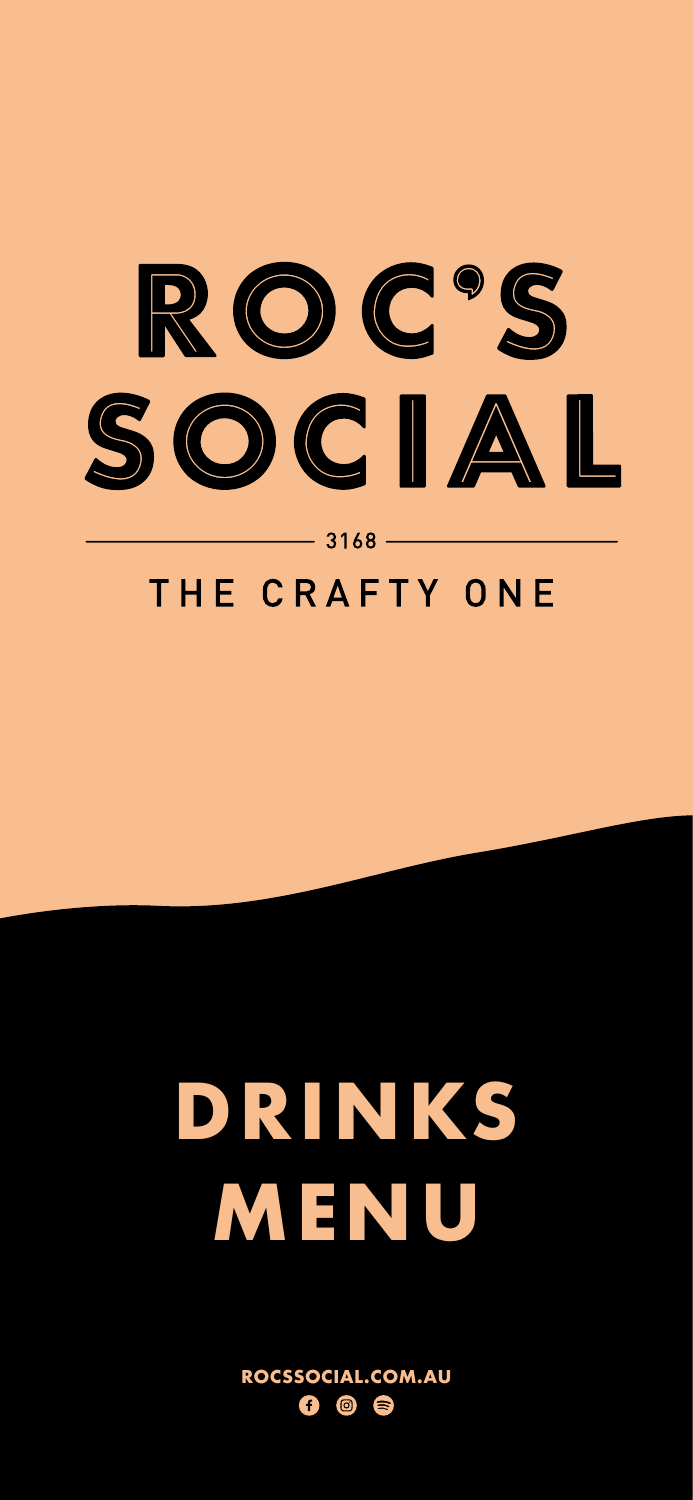**FOR OUR FULL RANGE OF CRAFT BEERS PLEASE SEE THE MENU ABOVE THE BAR OR CHAT TO OUR FRIENDLY BAR STAFF** 

| SPARKLING                                                  | Glass Glass | 125ml 225ml Bottle |     |
|------------------------------------------------------------|-------------|--------------------|-----|
| <b>MR FOX SPARKLING</b><br>Mornington, Vic                 | 8           |                    | 40  |
| <b>RIONDO PROSECCO</b><br>Prosecco, Italy                  | 10          |                    | 50  |
| <b>CHANDON NV</b><br>Yarra Valley, Vic                     | 12          |                    | 60  |
| <b>MOET &amp; CHANDON IMPERIAL NV</b><br>Yarra Valley, Vic | 16          |                    | 80  |
| MOET & CHANDON ROSÉ IMPERIAL NV<br>Epernay, France         |             |                    | 90  |
| <b>VEUVE CLICQUOT YELLOW LABEL</b><br>Reims, France        |             |                    | 100 |
| <b>ROSĖ</b>                                                |             |                    |     |
| DU KIF LGP ROSÉ<br>Provence, France                        | 10          | 16                 | 50  |

| <b>ON TAP</b>                                   | Pot            | Pint                 | Howler<br>1 <sup>h</sup> |
|-------------------------------------------------|----------------|----------------------|--------------------------|
| <b>FURPHY REFRESHING ALE</b><br>4.4%            |                | $6 \qquad 11 \qquad$ | 20                       |
| <b>KAIJU KRUSH TROPICAL PALE ALE</b><br>$A$ 7 % | $\blacksquare$ | 13 <sup>°</sup>      | 21                       |

| 4.7/0                                                    |                |    |    |  |
|----------------------------------------------------------|----------------|----|----|--|
| LITTLE CREATURES ROGERS' AMBER ALE<br>3.8%               | $\overline{7}$ | 13 | 21 |  |
| <b>JAMES SQUIRE ONE FIFTY LASHES PALE ALE</b><br>$4.2\%$ | 8              | 14 | 23 |  |
| <b>KIRIN MEGUMI LAGER</b><br>$4.5\%$                     | 8              | 14 | 23 |  |
| <b>WHITE RABBIT DARK ALE</b><br>4.9%                     | 8              | 14 | 23 |  |
| LITTLE CREATURES PALE ALE<br>5.2%                        | 8              | 14 | 23 |  |
|                                                          |                |    |    |  |

### **BEER**

**WINE**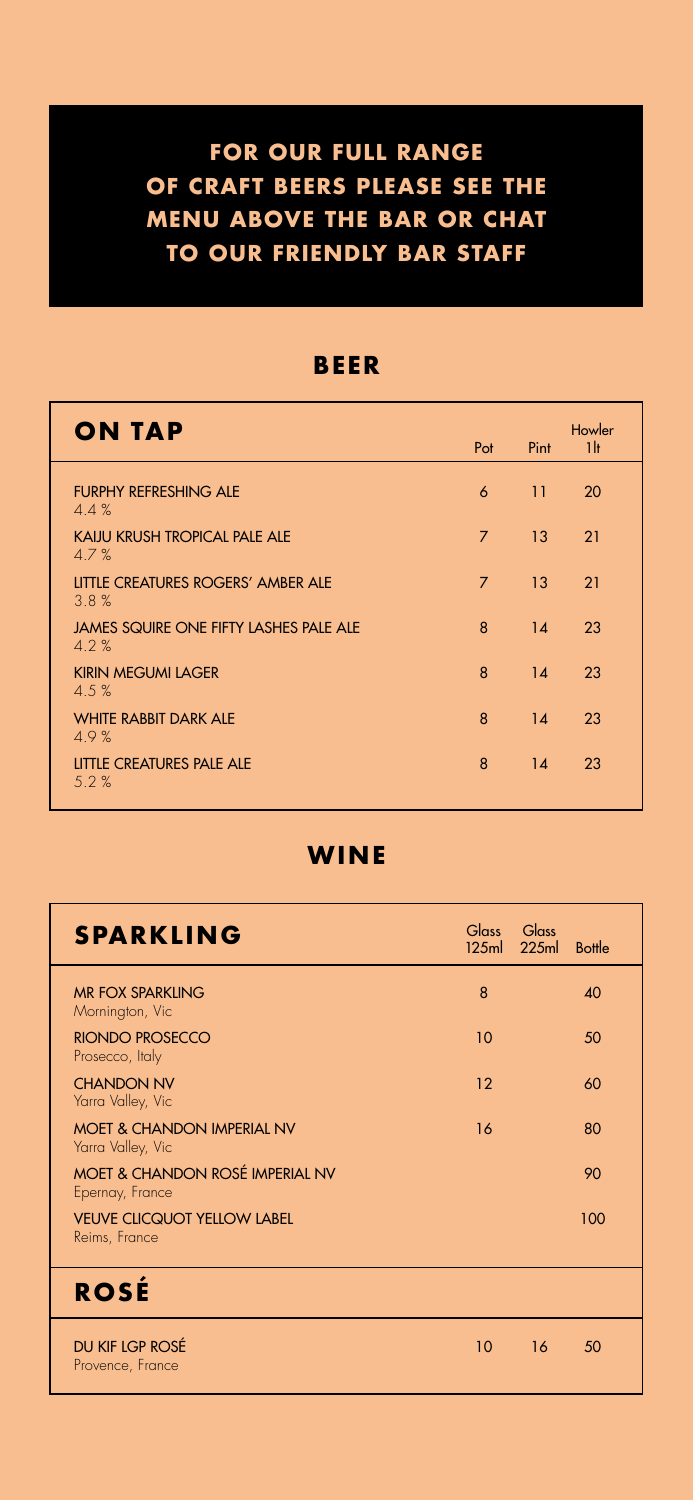# **WINE**

| Yarra Valley, Vic |  |  |  |  |
|-------------------|--|--|--|--|
|-------------------|--|--|--|--|

| <b>TERRAZAS RESERVA MALBEC</b><br>Mendoza, Argentina          | 14 | 19 | 60 |
|---------------------------------------------------------------|----|----|----|
| <b>WHISTLE POST MERLOT</b><br>Coonawarra, SA                  |    |    | 50 |
| <b>MITCHELTON CABERNET SAUVIGNON</b><br>Central Victoria, Vic |    |    | 60 |
| <b>FERMOY CABERNET SAUVIGNON</b><br>Wilyabrup, WA             |    |    | 90 |
| DE GRENDEL PINOTAGE<br>Tygerburg, South Africa                |    |    | 80 |

| <b>WHITE</b>                                                     | <b>Glass</b>    | Glass<br>$125ml$ $225ml$ | <b>Bottle</b> |
|------------------------------------------------------------------|-----------------|--------------------------|---------------|
| <b>MR FOX SAUVIGNON BLANC</b><br>Mornington, Vic                 | 8               | 12                       | 40            |
| <b>RED CLAW SAUVIGNON BLANC</b><br>Mornington, Vic               | 11              | 17                       | 58            |
| <b>ERADUS SAUVIGNON BLANC</b><br>Awatere Valley, Marlborough, NZ | 12 <sup>°</sup> | 18                       | 60            |
| <b>BUCKLEYS SAUVIGNON BLANC</b><br>Geelong, Vic                  |                 |                          | 60            |
| <b>MR FOX CHARDONNAY</b><br>Mornington, Vic                      | 8               | 12                       |               |
| <b>RED CLAW CHARDONNAY</b><br>Mornington, Vic                    | 11              | 17                       | 58            |
| <b>CAPE MENTELLE CHARDONNAY</b><br>Margaret River, WA            |                 |                          | 60            |
| <b>YAL YAL CHARDONNAY</b><br>Mornington Peninsula, Vic           |                 |                          | 60            |
| <b>LEO BURING RIESLING</b><br>Clare Valley, SA                   | 10              | 16                       | 50            |
| LA LINDA RIESLING<br>Clare Valley, SA                            |                 |                          | 50            |
| RIONDO PINOT GRIGIO<br>Veneto, Italy                             | 10              | 16                       | 50            |
| RED                                                              |                 |                          |               |
| <b>RED CLAW PINOT NOIR</b><br>Mornington, Vic                    | 11              | 17                       | 58            |
| <b>ERADUS PINOT NOIR</b><br>Awatere Valley, Marlborough, NZ      | 12 <sup>°</sup> | 18                       | 60            |
| <b>FELTON ROAD PINOT NOIR</b><br>Central Otago, NZ               |                 |                          | 80            |
| <b>MR FOX SHIRAZ</b><br>Mornington, Vic                          | 8               | 12                       | 40            |
| <b>RED CLAW SHIRAZ</b><br>Heathcote, Vic                         | 11              | 17                       | 58            |
| CHATEAU TANUNDA GRAND BAROSSA SHIRAZ<br>Barossa Valley, SA       | 14              | 19                       | 60            |
| SEVILLE HILL RESERVE SHIRAZ                                      |                 |                          | 70            |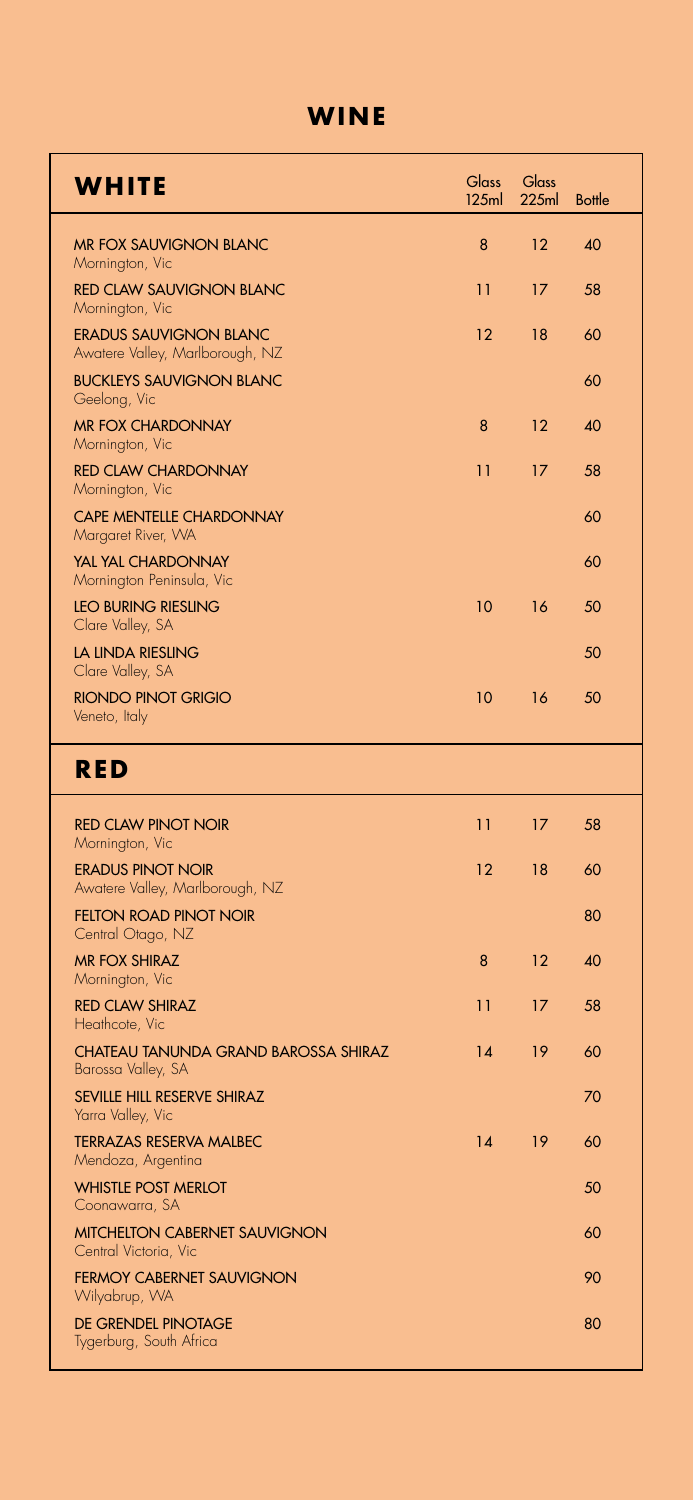# **COCKTAILS**

| <b>GIN BASED</b>                                                                    |    |
|-------------------------------------------------------------------------------------|----|
| <b>PERFECT NEGRONI</b><br>Tanqueray Flor De Sevilla, Martini Rubino, Martini Bitter | 15 |
| <b>CLOVER CLUB</b><br>Bombay Sapphire, lemon, raspberry, egg white                  | 15 |
| <b>AVIATION</b><br>Bombay Sapphire, lemon, maraschino, Crème Yvette                 | 15 |
| <b>SOUTHSIDE</b><br>Star of Bombay, lime, simple syrup, mint                        | 15 |
| <b>CHARLIE CHAPLIN</b><br>Apricot liqueur, Hayman's sloe, lime                      | 15 |
| <b>SPRITZ</b>                                                                       |    |
| <b>APEROL</b><br>Aperol, Prosecco, soda, orange                                     | 12 |
| AMERICANO                                                                           | 12 |

Martini Rubino, Martini Bitter, soda, Jemon

| TVIGHTH RODHIO, TVIGHTH DHICI, JOUU, ICHIOH<br><b>ELDERFLOWER</b><br>St Germain elderflower liqueur, Prosecco, soda, lemon | 15 |
|----------------------------------------------------------------------------------------------------------------------------|----|
| <b>MARTINIS</b>                                                                                                            |    |
| <b>ESPRESSO MARTINI</b><br>42 Below, coffee liqueur, espresso, simple syrup                                                | 18 |
| <b>MARMALADE MARTINI</b><br>Bombay Sapphire, lemon, Triple sec,<br>orange marmalade                                        | 15 |
| <b>GIN MARTINI</b><br>Bombay Sapphire, Noilly Prat vermouth,<br>orange bitters, lemon peel                                 | 15 |
| <b>VODKA MARTINI</b><br>42 Below, Noilly Prat vermouth, olives                                                             | 15 |
| <b>VODKA BASED</b>                                                                                                         |    |
| <b>GREY GOOSE COSMOPOLITAN</b><br>Grey Goose, Triple sec, cranberry, lime                                                  | 15 |
| <b>MOSCOW MULE</b><br>42 Below, lime, ginger beer                                                                          | 18 |
| <b>DRAGON FRUIT MULE</b>                                                                                                   | 18 |

42 Below, dragon fruit, lime, ginger beer, orange

### SUMMER GARDEN MULE

42 Below, blueberries, cucumber, mint, lime, ginger beer

### **JAM**

| <b>ORANGE MARMALADE</b><br>Bombay Sapphire, lemon, martini bitter, orange marmalade, lemonade | 15  |
|-----------------------------------------------------------------------------------------------|-----|
| <b>BLACKBERRY</b><br>Bombay Sapphire, lemon, blackberry jam, lemonade                         | 1.5 |
| <b>APRICOT</b><br>42 Below, lemon, apricot jam, mint, lemonade                                | 15  |
| <b>RASPBERRY</b><br>Bacardi Carta Blanca, lemon, raspberry jam, lemonade                      | 1.5 |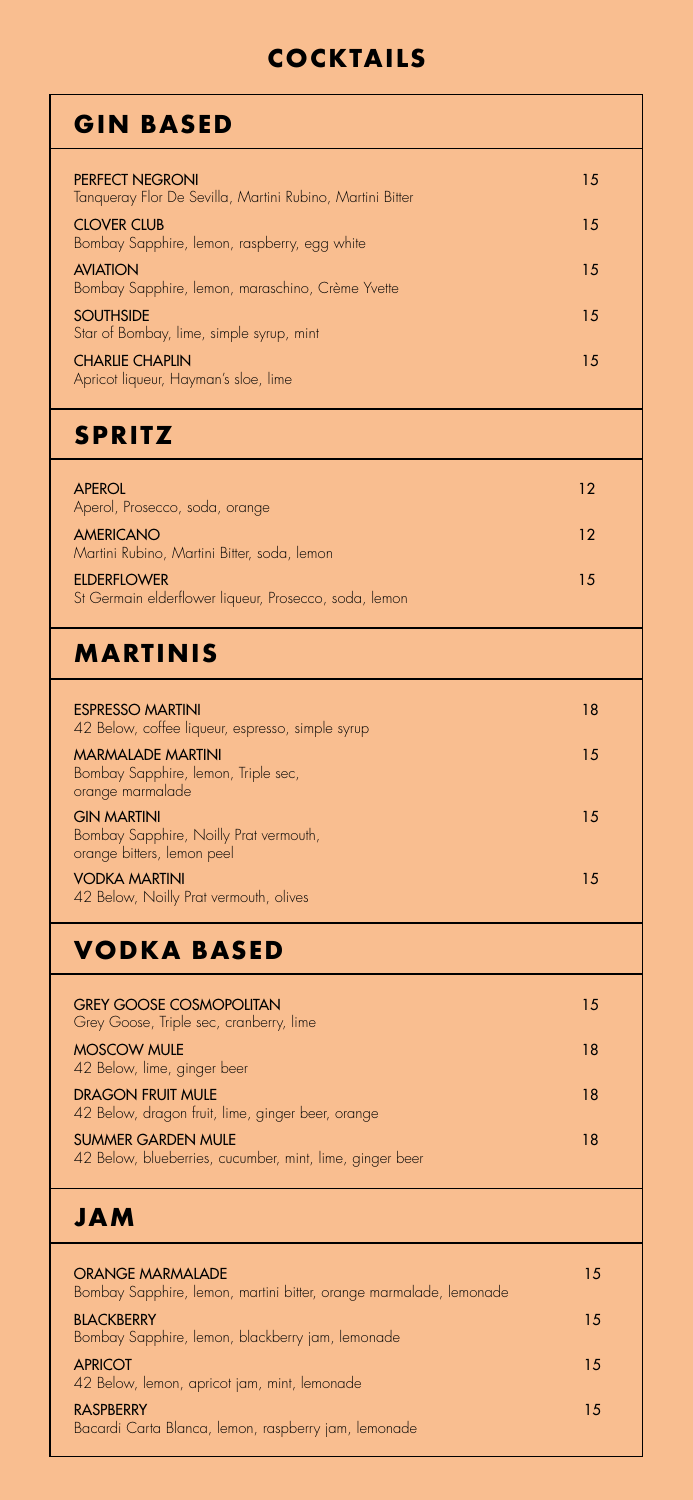# **COCKTAILS**

## **BOOZEY SHAKES**

### CHOC SITUATION

Chocolate liqueur, 42 Below, chocolate syrup, malt, milk, Connoisseur vanilla ice cream, chocolate flakes, whipped cream

20

### BERRY SITUATION

Raspberry liqueur, 42 Below, berry syrup, milk, Connoisseur vanilla ice cream, chocolate flakes whipped cream

20

### SALTED CARAMEL SITUATION

42 Below, premium caramel sauce, chocolate flakes milk, Connoisseur vanilla ice cream, Maldon sea salt, whipped cream

20

### COFFEE SITUATION

Coffee liqueur, 42 Below, espresso, milk, Connoisseur vanilla ice cream, chocolate flakes, whipped cream

20

| <b>BOURBON/SCOTCH/SOURS</b>                                                                                                  |    |
|------------------------------------------------------------------------------------------------------------------------------|----|
| <b>OLD FASHIONED</b><br>Pure Scot whisky, sugar, orange bitters, orange peel                                                 | 18 |
| <b>MANHATTAN</b><br>Makers Mark, Martini Rubino, orange bitters, maraschino cherry                                           | 18 |
| <b>WHISKEY SOUR</b><br>Glenmorangie Original, lemon, simple syrup, aromatic bitters, egg white                               | 15 |
| <b>ARMORETTO SOUR</b><br>Amoretto liqueur, lemon, egg white                                                                  | 15 |
| <b>PERFECT DAY</b><br>Dewars 12 YO, lemon, simple syrup, passionfruit, Grenadine                                             | 18 |
| TIKI/RUM                                                                                                                     |    |
| <b>LONG ISLAND ICED TEA</b><br>42 Below, Bombay Sapphire, Bacardi Carta Blanca, Cazadores Blanco,<br>Triple sec, Coke, lemon | 18 |

#### $C$ URANI MOJITO

 $1<sub>5</sub>$ 

| CUDAIN MUJITU<br>Bacardi Carta Blanca, lime, mint, raw sugar                                                                                          | I J |
|-------------------------------------------------------------------------------------------------------------------------------------------------------|-----|
| <b>RUM PUNCH</b><br>Bacardi Spiced, Bacardi Carta Blanca, Grenadine, cranberry, pineapple,<br>orange                                                  | 15  |
| POM MOJITO<br>Bacardi Carta Blanca, pomegranate, lime, mint, raw sugar                                                                                | 15  |
| <b>RAFFLES SINGAPORE SLING</b><br>Bombay Sapphire, Heering cherry brandy, Cointreau, Dom Benedictine,<br>aromatic bitters, Grenadine, lime, pineapple | 18  |
| <b>BLACKBERRY TIKI</b><br>Bombay Bramble, Bacardi Spiced, Orgeat, pineapple, lime, tiki bitters                                                       | 15  |
| <b>BAHAMA MAMA</b><br>Bacardi Spiced, Bacardi 151, coffee liqueur, lemon, pineapple, cherry                                                           | 18  |
| <b>JUNGLE BIRD TIKI</b><br>Bacardi 8, Martini Bitter, pineapple, lime, simple syrup                                                                   | 15  |
| <b>PASSIONFRUIT MOJITO</b><br>Passionfruit, Bacardi Carta Blanca, lime, mint, raw sugar                                                               | 15  |
| <b>MARGARITAS</b>                                                                                                                                     |     |
| <b>PATRON MARGARITA</b><br>Patron Silver, Triple sec, lime, sugar                                                                                     | 18  |
| RASPBERRY LEMONADE MARGARITA<br>Patron Silver, lemon, raspberry, lemonade                                                                             | 18  |